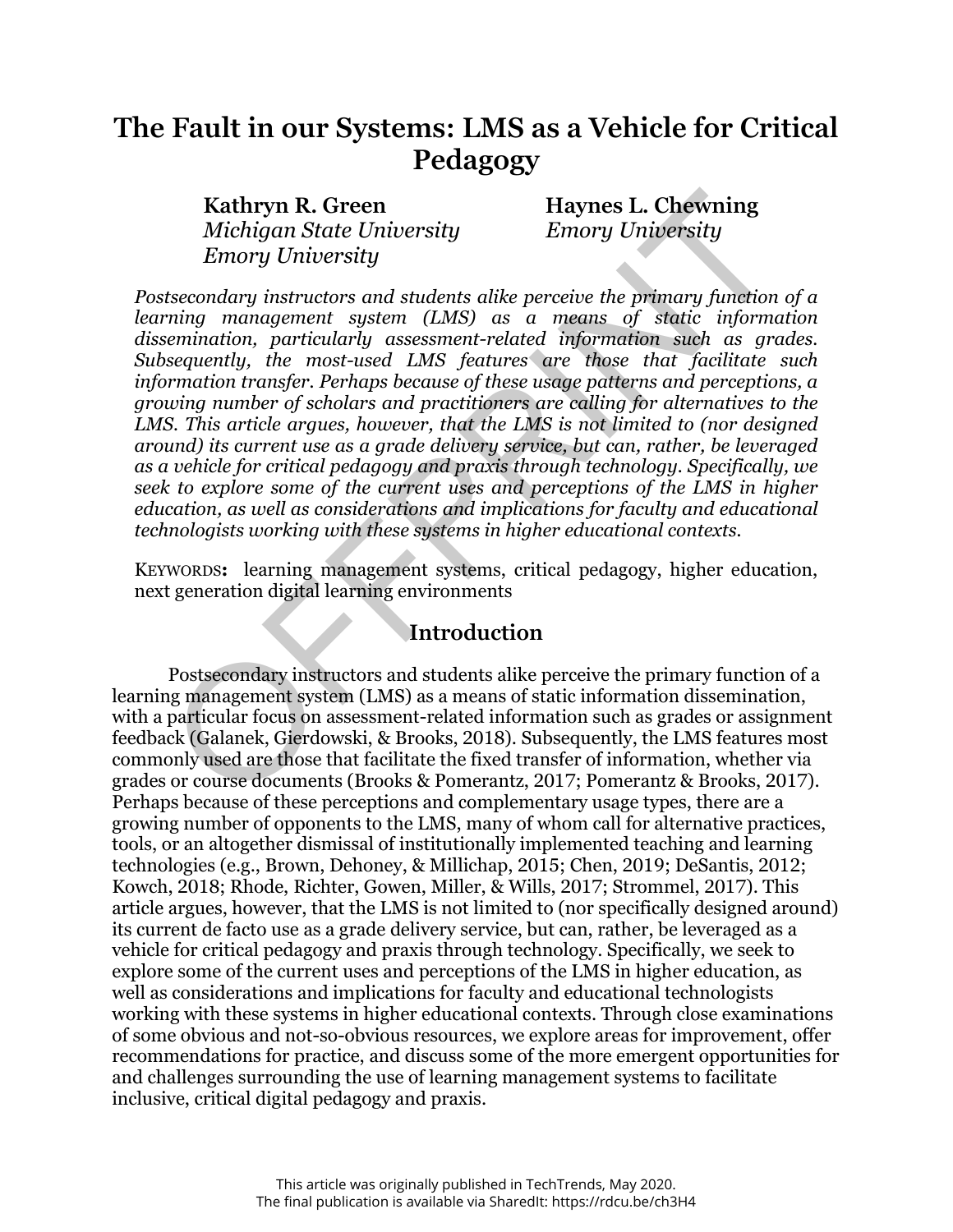## **Learning Management Systems**

#### **Usage and Perceptions**

once considered a more fringe innovation in educational technology (Rhod sised and sised and thence,  $\kappa$  Gowen, Miller, & Wills, 2017), the LMS today is one of the most ubiquitof<br>tions (Edutechnica, 2019; Rhode et al., Likely once considered a more fringe innovation in educational technology (Rhode, Richter, Gowen, Miller, & Wills, 2017), the LMS today is one of the most ubiquitous tools used in all levels of education, perhaps most noticeably in higher education institutions (Edutechnica, 2019; Rhode et al., 2017). From more traditional, face-toface lectures to completely asynchronous online classes, the LMS is consistently considered one of, if not the most, important technologies in undergraduate education today (Brooks & Pomerantz, 2017; Legon & Garrett, 2017; Rhode, et al., 2017). Indeed, although reportedly in a period of overall decline (Edutechnica, 2019), the LMS market is currently valued at over nine billion dollars, with a projected global market value of \$22.4 billion by 2023 (MarketsandMarkets, 2019). In the United States, the LMS is ubiquitous, widely seen as part-and-parcel of the postsecondary educational experience (Rhode et al., 2017), particularly in traditional (face-to-face) and blended settings, with approximately two-thirds of the market share (61.5%) split fairly evenly between Instructure Canvas (30.6%) and Blackboard Learn (30.9%), each of which served over six million undergraduate students classified as full-time enrollments in Spring 2019, at a combined total of 2,112 institutions (Edutechnica, 2019). Clearly, despite perceived and real shortcomings, the LMS has become an influential and integrated piece of the higher educational infrastructure.

How these systems are typically used seems to be fairly ubiquitous as well. Most students and faculty report generally high satisfaction with LMS functionality related to information dissemination (faculty) and reception (students), which is also the primary use reported by both groups (Brooks & Pomerantz, 2017; Pomerantz & Brooks, 2017). A recent study showed approximately 75% of faculty surveyed reported using the LMS exclusively or primarily for asynchronous, administrative functions (e.g., updating assignments, posting grades, activating modules), with somewhat limited use of discussion boards (still asynchronous but more interactive), even among faculty who reported having taught more completely or partially online courses (Pomerantz & Brooks, 2017).

Despite the ubiquity of the LMS across institutions and the generally high satisfaction with their most-used features, there is a growing dissatisfaction with the perceived role of the LMS as a tool and the current LMS-centric model of higher education. In the recent literature, unflattering and often mocking descriptions of the LMS as a tool seem rather commonplace (e.g., Chen, 2019; Hill, 2015), even going so far as to argue its very creation was a mistake (Morris, 2017). These critics often characterize the design of the LMS platform as overly static and administrative, arguing that other web-based spaces are better suited for engaging in more student-centered practices aligned with critical pedagogy and transformative praxis (Chen, 2019; Strommel, 2017). Specifically, they claim that the currently limited use of more interactive, high engagement functionalities within the LMS indicates the need for a paradigm shift (Brown, 2017; Galanek et al., 2018; Pomerantz & Brooks, 2017).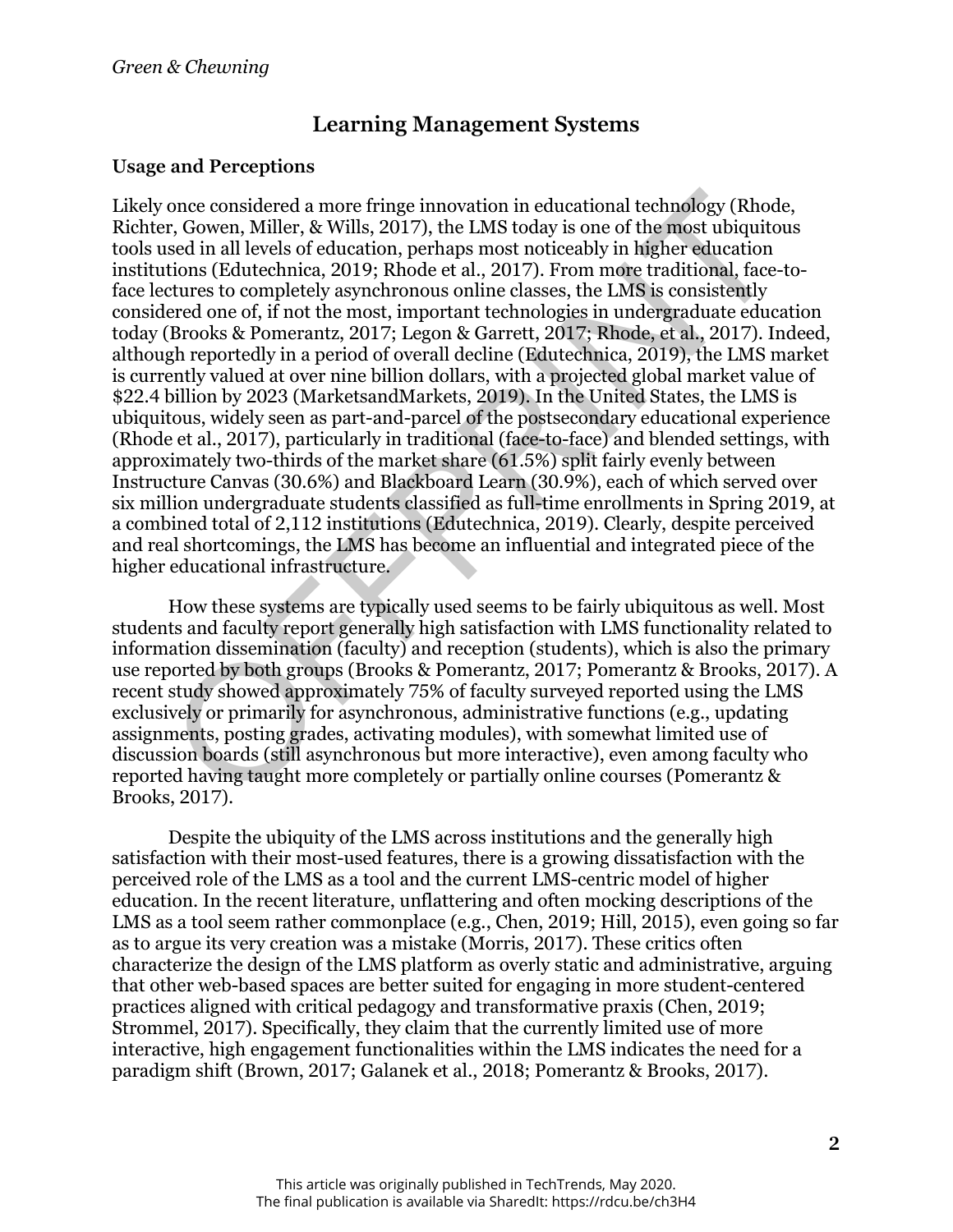#### **LMS Critics and Critical Pedagogy**

r, ypaces are now may computed the map sinuction and specifically in opposition. 2017), a popular member of the first camp is the growing ment for a next-generation digital learning environment (NGDLE B). Advocat BDLE argu Advocates for a "post-LMS world" (Brown, 2017 p. 12) tend to fall into one of two camps: replace the LMS with a better learning environment model or remove the LMS entirely. Although there is some debate as to whether it stands specifically in opposition to the LMS (Brown, 2017), a popular member of the first camp is the growing movement for a next-generation digital learning environment (NGDLE). Advocates of the NGDLE argue that the LMS is fundamentally a one-size-fits-all model designed by and for a paradigm of teaching that is outmoded and halfway out the door (Brown et al., 2015; Kowch, 2018). Architects of the NGDLE concept describe it as a collection of complementary digital learning spaces that are diverse, interoperable, learner-centric, and non-prescriptive (Brown, 2017). Conversely, the LMS is characterized as instructorcentric, with core functionalities specifically designed to limit online creative and community building capacity, precluding instructors and students alike from engaging in flexible, dynamic interactivity (e.g., DeSantis, 2012; Strommel, 2017). Instead, Brown et al. (2015) differentiate the NGDLE model as a web of interconnected systems, applications, and services, likening it at the end-user level to a smartphone experience, wherein one's home screen is full of self-selected apps and widgets.

Although similarly dissatisfied with the design and function of current LMS platforms, those in the second camp seem to view institutional tools like the LMS as fundamentally incompatible with more sophisticated, "high-level" digital pedagogical practices (Ertmer & Ottenbreit-Leftwich, 2010, p. 262). Rather than conceiving an alternative confederation of software to replace or augment current systems and practices, these critics propose a complete dissolution of systems meant to manage courses or students. Indeed, some scholars aligned with this philosophy (e.g., Morris, 2017; Strommel, 2017) have explicitly argued against the existence and continued use of the LMS altogether. Because the LMS is yet another system created in support of the banking model of education (Puroway, 2016), which views students as repositories into which knowledge can be deposited by instructors (Freire, 1970), with the current popular uses of the LMS seemingly supporting this model (Puroway, 2016; Strommel, 2017; Ertner & Ottenbreit-Leftwich, 2010). Thus, these scholars argue, maintaining its use is in and of itself a reinforcement of dominator-culture hegemony, and therefore perpetuates systems of oppression and cultural hegemony processes (Morris, 2017; Strommel, 2017).

While their specific critiques may differ, there is a general consensus among these critics that the LMS severely limits student-centered teaching practices, and argue that moving beyond our reliance on these systems is the best way to engage in critical pedagogy and praxis in the digital age. Conceptually, critical pedagogy and praxis are most often attributed to Paolo Freire, and the iterations seen in educational scholarship today draw from his 1970 book, *Pedagogy of the Oppressed* (Bradshaw, 2017; Giroux, 2011). Predicated on matters of equity and social justice in education, these complementary concepts champion teaching and learning practices that empower students through critical reflection, analysis, engagement, and action (Bradshaw, 2017). Freirean praxis suggests a reciprocity between theory and practice that not only actively uses theory to inform practice, but does so reflectively and intentionally, urging a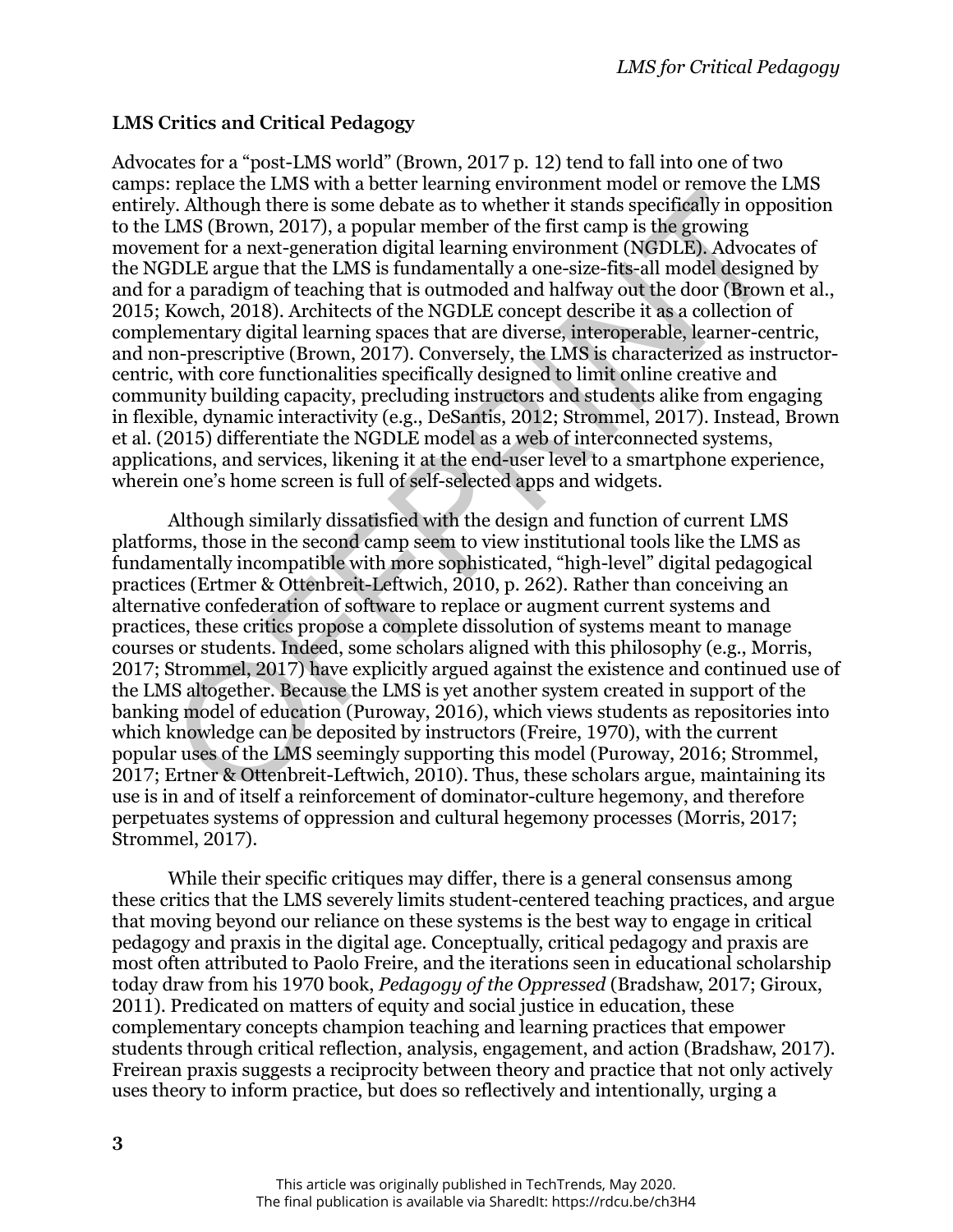structures, ration, pracs is a practice in which must material than the mean of the transformation (Bradshaw, 2017). Whether in digital or analog spaces, we contend the bulk of the significal or analog spaces, we contend t dialectic symbiosis that works to "transform" (Freire, 1970, p. 51) structural inequalities (Bradshaw, 2017). Importantly, praxis is not meant to be a mechanism for the emancipation of others or a vehicle for scholar-practitioners to deconstruct harmful power structures; rather, praxis is a practice in which individuals may engage in order to more fully articulate, understand, and then begin the work of meaningful transformation (Bradshaw, 2017). Whether in digital or analog spaces, we contend that the technology we use or eschew is merely a tool, which can be used for transformative or normative purposes. Just as Freire (1970) posited that education can be used to facilitated conformist thought or critical consciousness, we posit that the LMS is one of many opportunities we have for pursuing transformative teaching and learning practices in the digital age, depending not on the nature of the tool but, rather, of the user. While more dynamic, student-centered pedagogy that acknowledges the affordances and context of the digital age is certainly needed, the root of the issue may have less to do with shifting the deployment paradigm and more to do with shifting the design paradigm. That is, rather than assume a move to a broader, more complex network of services will address many of the pain points asserted by some scholar-practitioners, it

may be more beneficial to consider first disrupting usage practices rather than their platforms. Specifically, we propose that student-centered, critical pedagogy and pedagogical praxis are achievable within current LMS platforms.

# **Recommendations and Considerations for Continued Use of the LMS**

*Figure 1. Recursive ADDIE model.*

Even when new digital learning applications, systems and other tools are

adopted, university faculty tend to use these tools in a similar manner across platforms, with their usage largely supporting the continuation of traditional, business-as-usual teaching practices, such as disseminating syllabi via LMS rather than via paper copies (Blin & Munro, 2008; Watty, McKay, & Ngo, 2016). These consistent use patterns are often an improvement of pre-digital teaching practices, but are not truly innovative (Blin & Munro, 2008). Thus, rather than adopt new systems or practices (institutionally or individually) that eschew the LMS, we offer the following recommendations for continued use of the LMS, as well as considerations of some of the most significant challenges and opportunities we see in achieving a design paradigm shift that privileges student-centered pedagogy in the digital age.

Additionally, although we contend that there are a variety of more dynamic alternatives to current static, status quo practices of using the LMS predominantly as a document repository, the extant literature suggests that many faculty and students are largely satisfied with this LMS usage (Brooks & Pomerantz, 2017; Pomerantz & Brooks, 2017). While some instructors may embrace the aforementioned dynamic alternatives,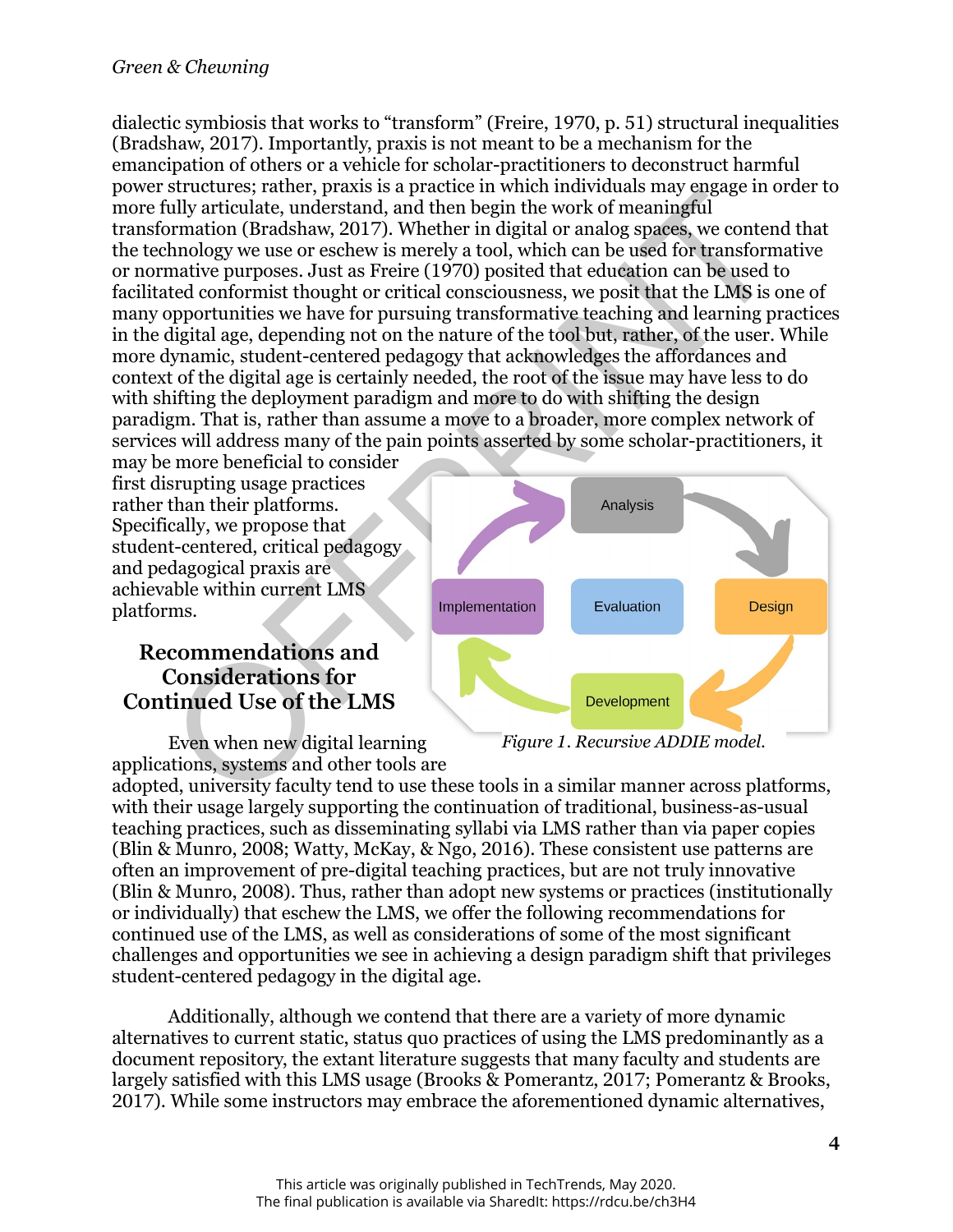others may be generally content with their LMS use and seek only a more studentcentered lens through which to approach their teaching and instructional design. Therefore, our below recommendations are intended to offer a balance of opportunities for radically transformative approaches, as well as opportunities to modify some of the most popular practices to be more in keeping with Freirean, student-centered pedagogical practices.

#### **Design Practices**

neary transformative approaches, as were as opportunines to moday somethed propular practices to be more in keeping with Freirean, student-centered ogical practices.<br> **n** Practices to be more in keeping with Freirean, stud Some instructors may decide to attempt radical change in their LMS courses to meet the changing needs of their students. However, reimagining existing courses to include more dynamic, student-centered elements through the LMS can be a daunting prospect. While it can be easier in the short-term to transfer existing course content to the LMS and recycle much of it each semester, student-centered, critical digital pedagogy requires a more iterative approach that integrates curricular materials into the learning environment more cohesively and intentionally (Bradshaw, 2018; Davis, Chen, Hauff, & Houben, 2018; Estriegana, Medina-Merodio, & Barchino, 2019). Although this transformation can require more developmental labor, the result can provide a more usable course blueprint moving forward, and afford important benefits when faced with common teaching challenges; some studies, for example, have found such integrative use of the LMS highly beneficial in facilitating individualized, formative feedback (Hedtrich & Graulich, 2018) and maintaining engagement in larger introductory courses (Godlewska et al., 2019). Broadly, an iterative approach to changing LMS course content and activities would include four steps: planning, executing, reviewing results, and deciding how to move forward. Although there are a number of specific approaches and frameworks that offer their own guidelines (one of which, ADDIE, is discussed below), each of these frameworks almost unerringly follow this four-step cycle.

Often used by instructional designers, one popular framework for such an iterative approach is ADDIE (Analyze, Design, Develop, Implement, and Evaluate), which progressively moves through each phase. As shown in Figure 1, this process is cyclical, emphasizing the importance of each component individually and as they relate to the larger system (Bradshaw, 2018). However, although ADDIE is not an inherently linear or recursive model, one potential problem is that, if it is presented or approached as a "strictly linear arrangement" (Bradshaw, 2018, p. 337), it can become an overly rigid approach to design. Conversely, a recursive process approach can allow necessary flexibility to evaluate elemental changes incrementally and make revisions along the way.

**Vignette: Professor Scully's iterative assignment.** The following vignette serves as an example of an instructor engaging in an iterative design process such as ADDIE in order to implement changes to a course component to create a more interactive learning environment using the LMS.

Professor Scully teaches introductory biology for undergraduate students. Although she used to teach this course in a traditional, face-to-face format, she has recently begun trying to include more blended elements that leverage digital tools and, she hopes, facilitates more student-centered learning opportunities. Thus, having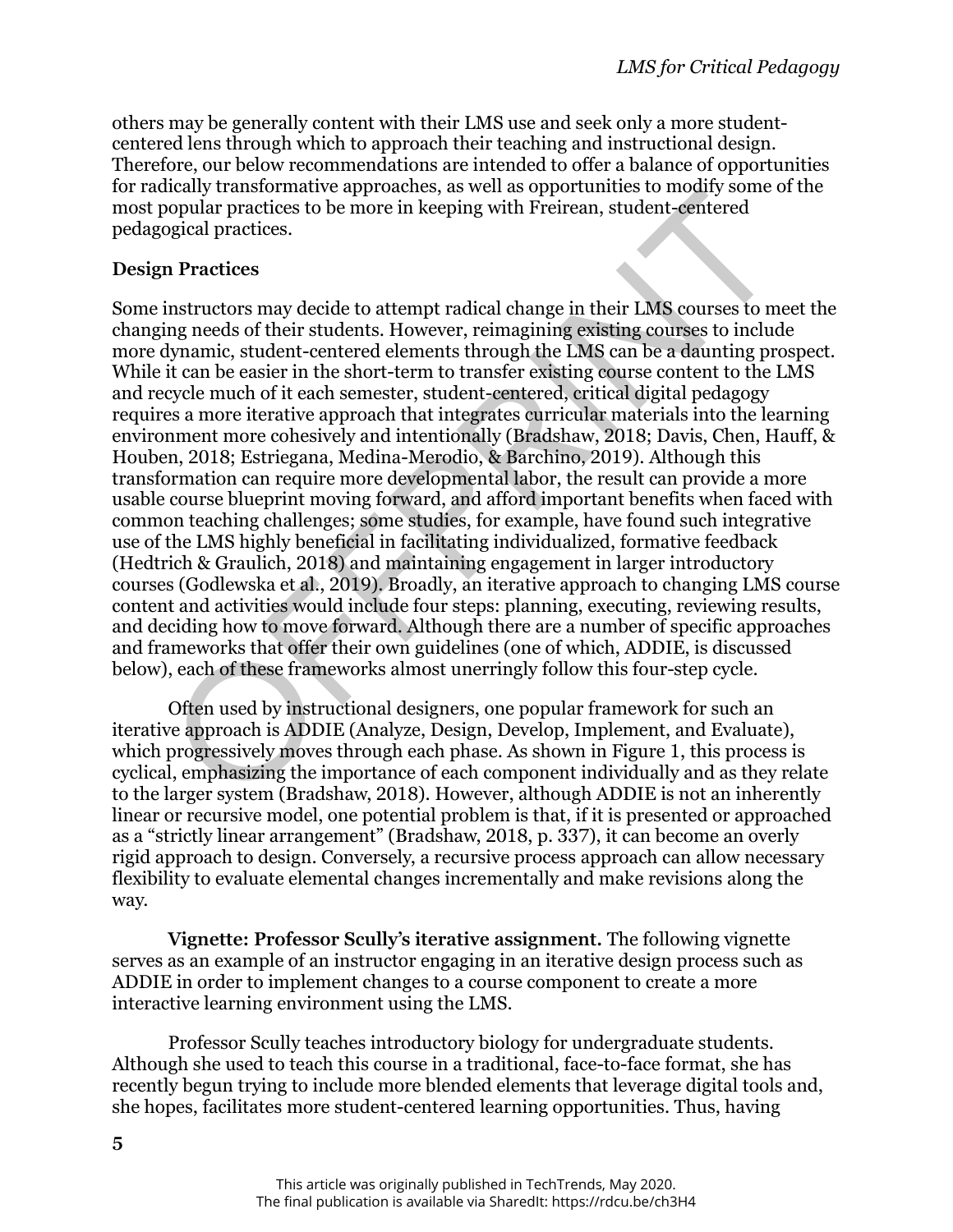recently introduced more flipped classroom elements, she relies heavily on her LMS, often utilizing discussion fora. Although most students meet the posting requirements for the assignment, Professor Scully believes they are satisfying the minimum requirements without substantively engaging with the material and each other. Since her goal is to facilitate student learning, not merely student performance for the sake of a grade, she hopes to modify an upcoming assignment to create a more interactive learning environment and help her students feel more empowered in their learning. She decides to create new assignment parameters including staggered deadlines for initial posts, peer responses, and final responses to peers from the initial poster, as well as requiring that each response be recorded as short video. She hopes that these changes will better support peer interactivity, and that the video responses will seem more conversational and less disembodied than written discussion posts.

ements winnout substantively engaging with one metaer are accounted. So the lead in the controlled at the controlled at the controlled at the controlled at the controlled at the controlled at the controlled at the controll In the first iteration of this trial, Professor Scully found that students were indeed more interactive due to the new assignment parameters, and informal feedback from students on the assignment changes was largely positive. However, she's still concerned the students are not necessarily understanding the material beyond textbook definitions, and has noticed that some of the student responses to each other are more superficial, with generic examples of content. Taking an iterative approach, Professor Scully modifies the assignment to include the aspects that previously worked (i.e., staggered deadlines and response stages, video posts) while modifying the discussion questions to support student application of course content (e.g., asking students to explain the role of mitochondria to a five-year-old). After these revisions, Professor Scully decides the new parameters produce much better interactions between students and, she believes, enhances learning outcomes. She decides to implement them in all future discussions.

As shown in the above vignette, engaging in cyclical, iterative reviews of one's teaching and learning design practices can provide important insights and allow for real-time modifications to those practices in ways that emphasize students as collaborators in their learning and embrace the potential of digital learning environments and tools. In order to engage in this kind of transformative, critical pedagogy and praxis using the LMS, however, faculty and educational technologists will likely require correspondingly robust resources to support this pedagogy. Fortunately, there are a number of pre-existing resources readily accessible to most practitioners either within their LMS or on their campuses.

Although the below options are not guaranteed to be available on every university campus or in every LMS, many boast a presence almost as ubiquitous as the LMS itself. Moreover, those not currently available may nonetheless cultivate a deeper interest in additional resource development and innovation opportunities. The options presented here are by no means exhaustive; rather, these suggestions are proposed as starting points for faculty and educational technologists. Thus, we name some commonly found resources as a way to prompt practitioners to critically reflect on ways they might take meaningful, transformative action in order to better manage existing resources and develop new ones.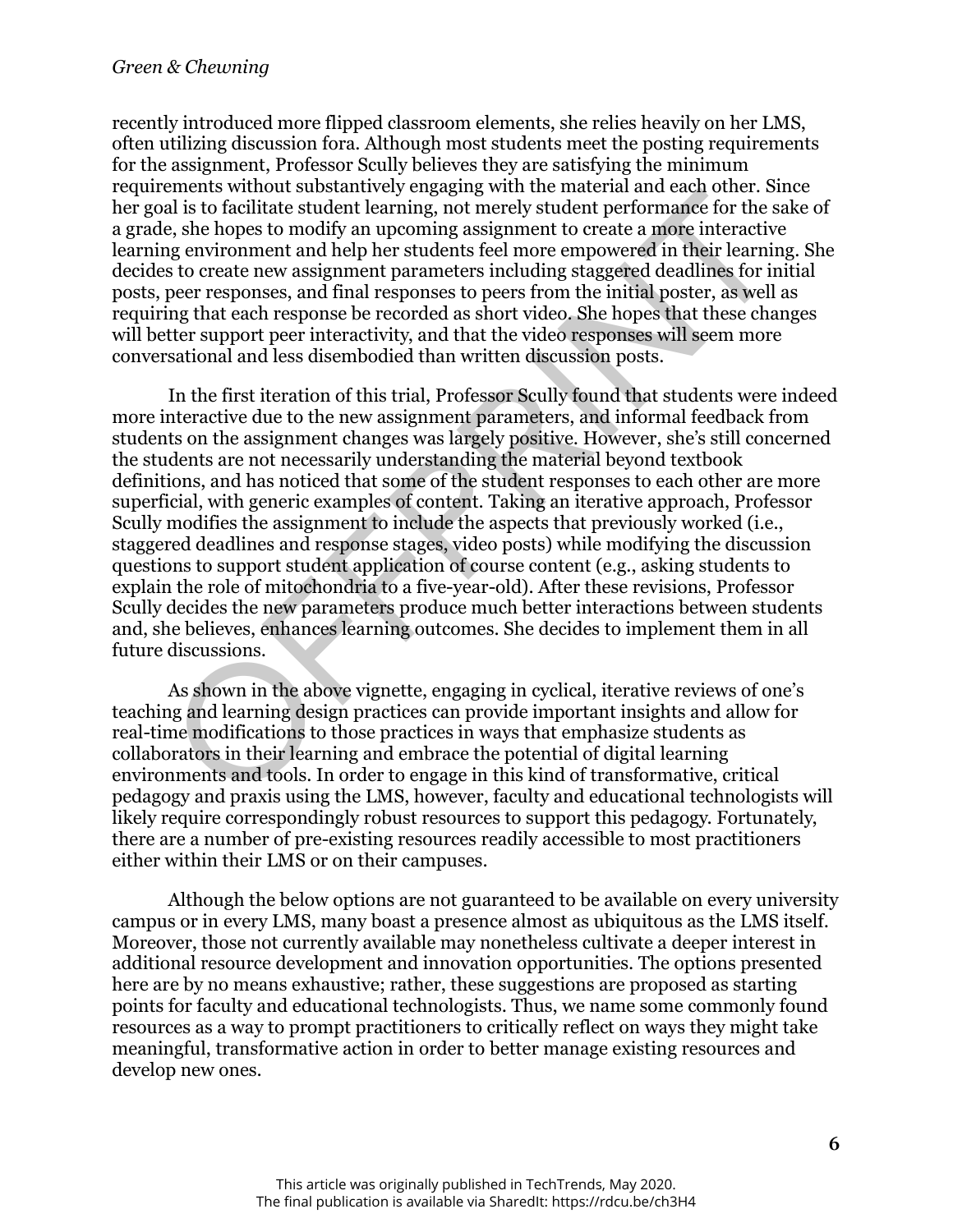#### **Collaborative Partnerships**

concerative procedual realibiting partimers and concept and the concept and the inplain sight on their own campuses. In particular, there are often many of the inflaviolal opportunities for establishing partnerships with o To develop more robust, learner-centric practices within the LMS model, practitioners ought to consider the potential resources and collaborative development opportunities hiding in plain sight on their own campuses. In particular, there are often many overlooked opportunities for establishing partnerships with other individuals, offices, and departments on campus, many of whom may already be engaged in work or initiatives complementary to transformative pedagogical practices using digital technologies. While some (such as instructional designers) are a more obvious resource for those seeking educational technology support, others (such as librarians) are unfortunately under-utilized potential partners in this endeavor. Additionally, there are a wealth of online resources and communities available for establishing off-campus partnerships and exploring a broader collection of potential best practices.

**Library staff***.* Although librarians may not be the first resource considered in terms of educational technology support, they are often eager to engage in more active collaboration related to teaching and learning technologies (Tumbleson, Burke, & Long, 2019; Ziegler, 2019). One way in which librarians might contribute to more diverse, scaffolded pedagogy within the LMS is through engaging students in interdisciplinary information literacy training. Information literacy is critically important within higher education, and a core component of digital equity and inclusion, in keeping with the call for more personalized, flexible, and learner-centric pedagogical paradigm shifts (Brooks & Pomerantz, 2017; National Digital Inclusion Alliance, 2019; Tumbleson et al., 2019).

Whether a student is in an introductory history course or a higher-level science course, they need to know how to find good sources and use them effectively in their writing. Many courses likely already have or would benefit from having a library instruction component to address information literacy. A single in-class meeting with a librarian is an option of limited value (Tumbleson et al., 2019), because the information about available library resources may not fit within the time constraints of the course. Furthermore, if students were introduced to the available resources before the class meeting, the time could be used for an open discussion of issues related to using the resources or other areas of concern. One way to make better use of limited class time with librarians is to incorporate their content into the LMS course (Ziegler, 2019). By moving beyond a single in-class meeting, librarians are able to establish better relationships with students who might otherwise not realize the breadth of the resources available to them (Tumbleson et al., 2019).

**Instructional designers.** Instructors of face-to-face courses, with the exception of institution or department mandated components, typically have complete control over the content they teach and how they teach it. Although they are experts in their fields, they are not always aware of current best practices for course content delivery and increasing or retaining student engagement in the distracted world of today. As faculty begin or continue to add online components to face-to-face courses they should consider collaborating with instructional designers. Using the latest educational pedagogy and leveraging available technology, instructional designers work with faculty to reconfigure their courses to define clear learning objectives and meet the changing needs of students while respecting the desires of faculty in managing their own courses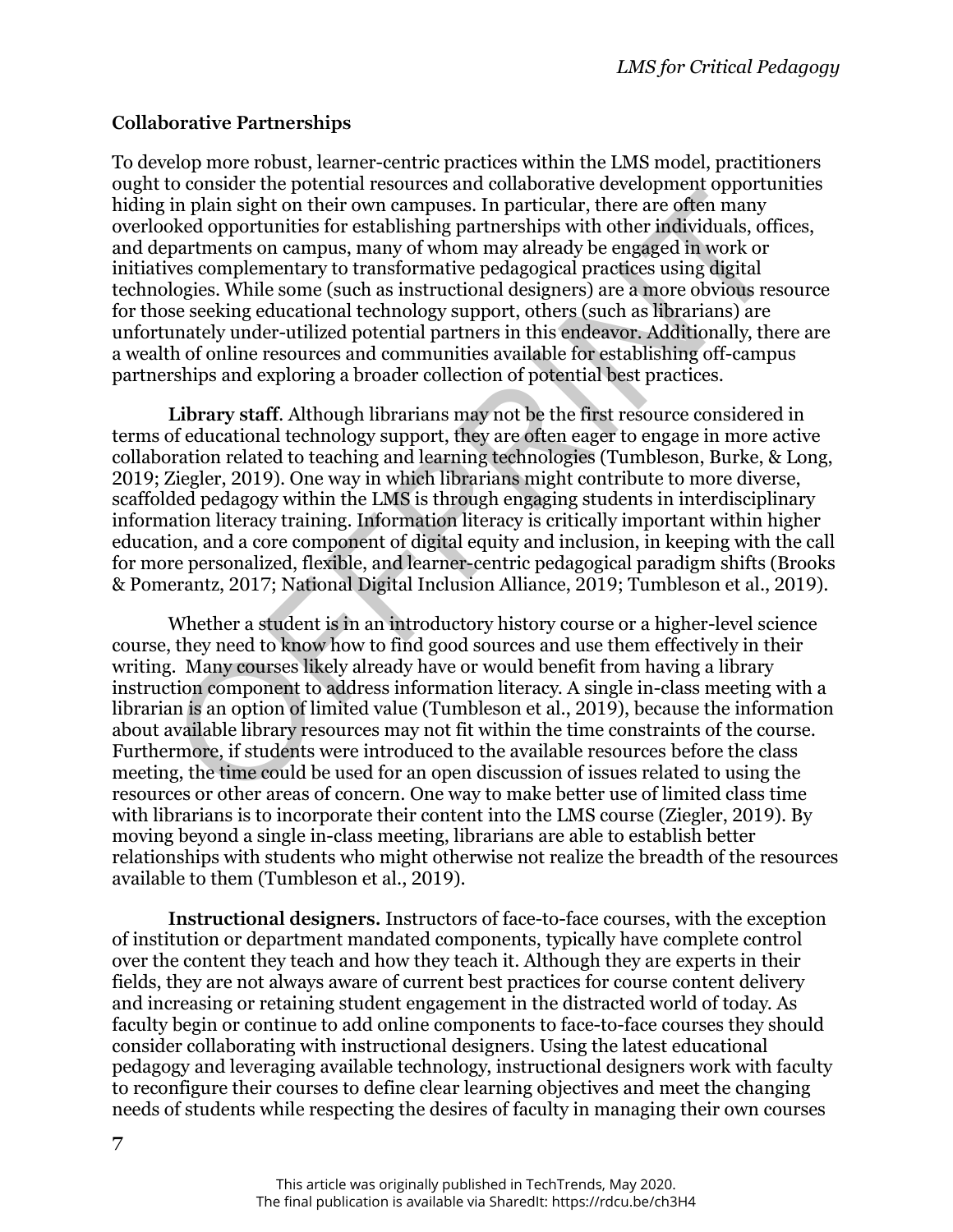(Ritzhaupt & Kumar, 2015). The most successful collaborations manifest when faculty and instructional designers work together as equals and faculty trust the expertise of instructional designers and are comfortable modifying the ways they deliver some content (Richardson et al., 2018). Instructional designers in higher education institutions tend to fulfill many organizational needs by balancing course design, instructor training, project management, and end-user support typically in an LMS (International Futures, 2016). Depending on the extent to which an instructor wants to embrace blended learning, they may leverage all the skills of the IDs. By cultivating these collaborative partnerships, instructors can then rely on these area experts to relieve some of the administrative and organizational burden of iterative, reflective, and engaged teaching, thereby allowing instructors to focus on the students, and spend more time and energy on facilitating critical and transformative learning environments.

### **Leveraging Existing Functionalities**

ret (storiates) reading may propriate that it is the current to the current total and to fulfill many organizational needs by balancing course design, the total and to fulfill many organizational needs by balancing course For those interested in moving beyond static LMS usage, most LMS platforms have a host of native functionalities that move beyond the current typical use of the LMS as a gradebook and course document repository. For example, many popular external resources (e.g., Google Apps, Flipgrid, Badgr) can be directly integrated into the LMS and associated courses via Learning Tools Interoperability (LTI) applications. Created by the IMS Global Learning Consortium, LTI applications are an industry standard, supported by major LMS platforms including Blackboard, Canvas, Desire2Learn, Moodle, and Sakai, among others, enabling users in a tool-consumer (the LMS) to initiate a secure connection to tool-providers (external tools) in order to seamlessly access external resources (IMS Global Learning Consortium, 2019).

LTIs broaden the utility of LMS courses by providing access to external tools without leaving the LMS interface, simplifying user access to external tools, and incorporating external content directly into assignments, pages, or other content areas. Many vendors list their tools on the EduAppCenter (EAC), a collaborative online marketplace where anyone can submit LTI apps (EduAppCenter, 2019). The EAC is useful for discovering new tools in that it allows for filtering by category, grade level, supported LMS platform, extensions (where the tool appears once configured), and whether a tool is open-access or requires authentication. Tools can also be discovered through the IMS Global interoperability certification list (IMS Global Learning Consortium, 2019).

LTI apps provide expansive new content and functionality to an LMS. For example, instructors may incorporate the practice of badging to an LMS course for completing various learning objectives, which some research suggests is conducive to higher retention rates for some students (Ziegler, 2019). Badging can additionally serve to support iterative and reflective instruction incrementally by tracking student concept mastery and engagement. Such real-time data can help instructors establish a more responsive and active partnership with their students without needing to track and monitor these data manually, often enabling instructors to review macro-level patterns at a glance. Overall, the LTI standard and its broad support across many educational technology tools makes it possible for the LMS to be a hub in the interconnected web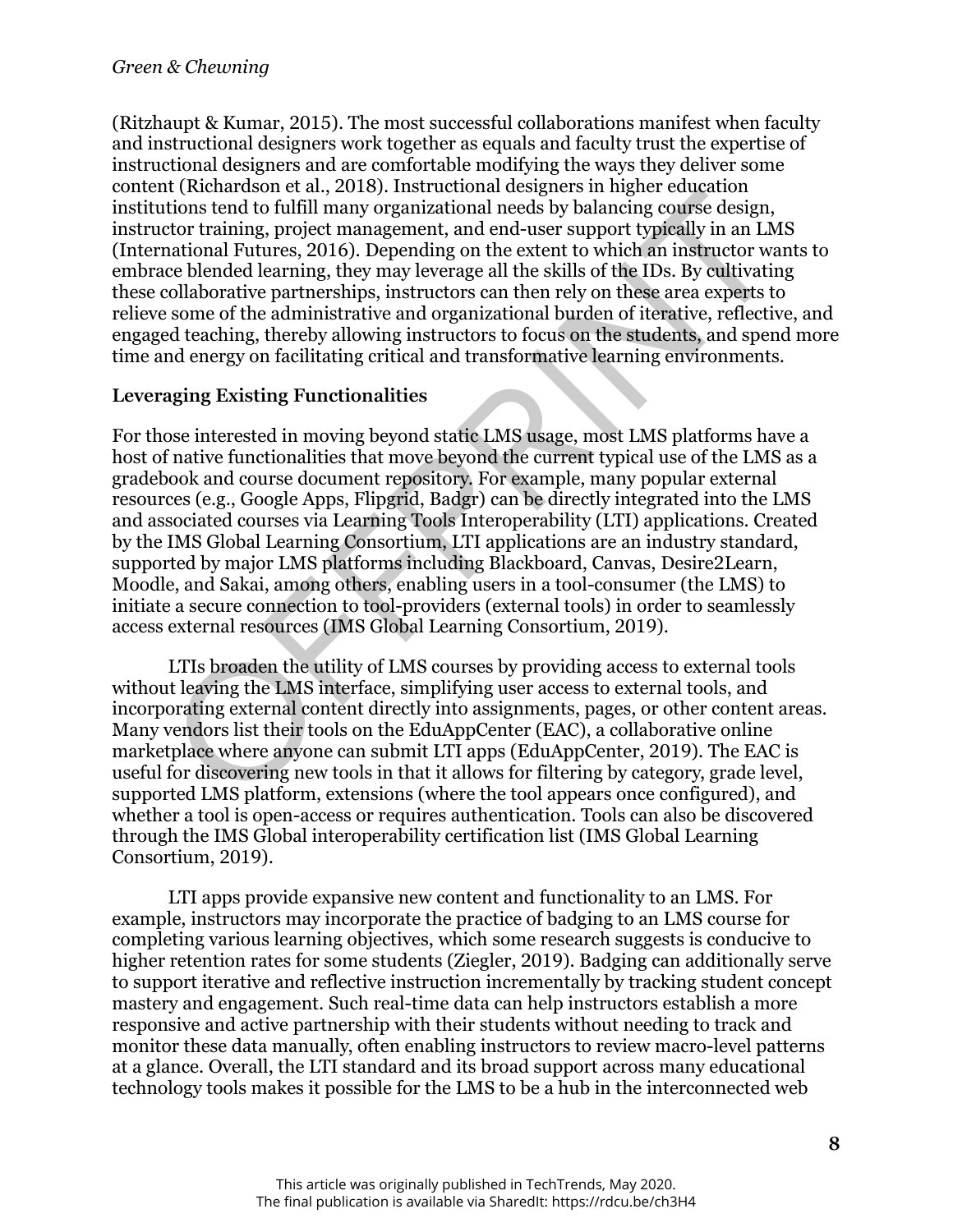envisioned by NGDLE architects, through which many tools connect (Brown et al., 2015).

### **Access in Praxis: Open Access and Web Accessibility**

Equity and inclusivity are integral to pedagogical praxis (Bradshaw, 2018), whether in analog or digital spaces. The concept of digital access is often associated with ensuring web users with disabilities are not excluded from full and equal participation and engagement online (a consideration too often overlooked in many settings, including educational). However, there can be additional pain points precluding students without disabilities from having equal access in digital learning environments as well. Whatever the barrier, all students ought to be afforded the infrastructural supports necessary to their potential success, whether it be through ensuring PDFs are readable for screen reader technologies or through selecting course materials that don't exacerbate the financial burdens of modern college students. In order to truly engage in praxis and student-centered critical pedagogy (digital or otherwise), attention to students' accessibility constraints is necessary and emergent.

r and inclusivity are integral to pedagogical praxis (Bradshaw, 2018), wheth<br>and inclusivity are integral to pedagogical praxis (Bradshaw, 2018), wheth<br>or or digital spaces. The concept of digital access is often associate **Open access materials.** There can also be barriers to access beyond those affecting students with disabilities. Higher education in the United States has become exorbitantly expensive, with nationwide student loan debt of over one trillion dollars affecting more than two-thirds of Americans (Vitez, 2018), 17% of whom are currently in default (Barr, Chapman, Dearden, & Dynarski, 2019). These loans include budgeting a significant amount for textbooks and course materials each year, with an average recommended budget exceeding \$1,200 (Jarvis, 2019). Since 1977, textbook prices have skyrocketed at rates over triple that of inflation (Jarvis, 2019; Vitez, 2018). Textbooks and related course materials such as bundled access codes have become prohibitively expensive; research conducted by the U.S. Student Public Interest Research Group (PIRG) found that approximately three billion dollars of federal financial aid money is spent on textbooks, and almost 70% of U.S. college students reported not purchasing required materials for courses before due to cost (Vitez, 2018), despite also reporting concern that this decision would likely negatively impact their grade in the course (Jarvis, 2019).

Some of the steep cost of course materials can be attributed to increasingly popular practices like bundling. Bundling is the publishing practice of combining textbooks with supplementary materials, such as lab manuals or access codes to online materials, such as quizzes (Vitez, 2018). Earlier in this article, we discussed the utility of LTIs; many of the most popular have been developed by major textbook publishers (e.g., Pearson Mastering), which allow homework assignments, quizzes, and other supplementary materials available via access codes to be integrated into courses directly within the LMS. The popularity of these tools can often be attributed to the same cause as the popularity of adopting textbook bundles: these tools and supplementary materials streamline the course planning process for instructors by providing ready-made curricular materials in easy-to-use environments. Although these materials can be educationally useful for students and ease the time constraints by which many instructors are bound in their course planning, these bundles preclude students from renting or purchasing used textbooks at more reasonable price points, as well as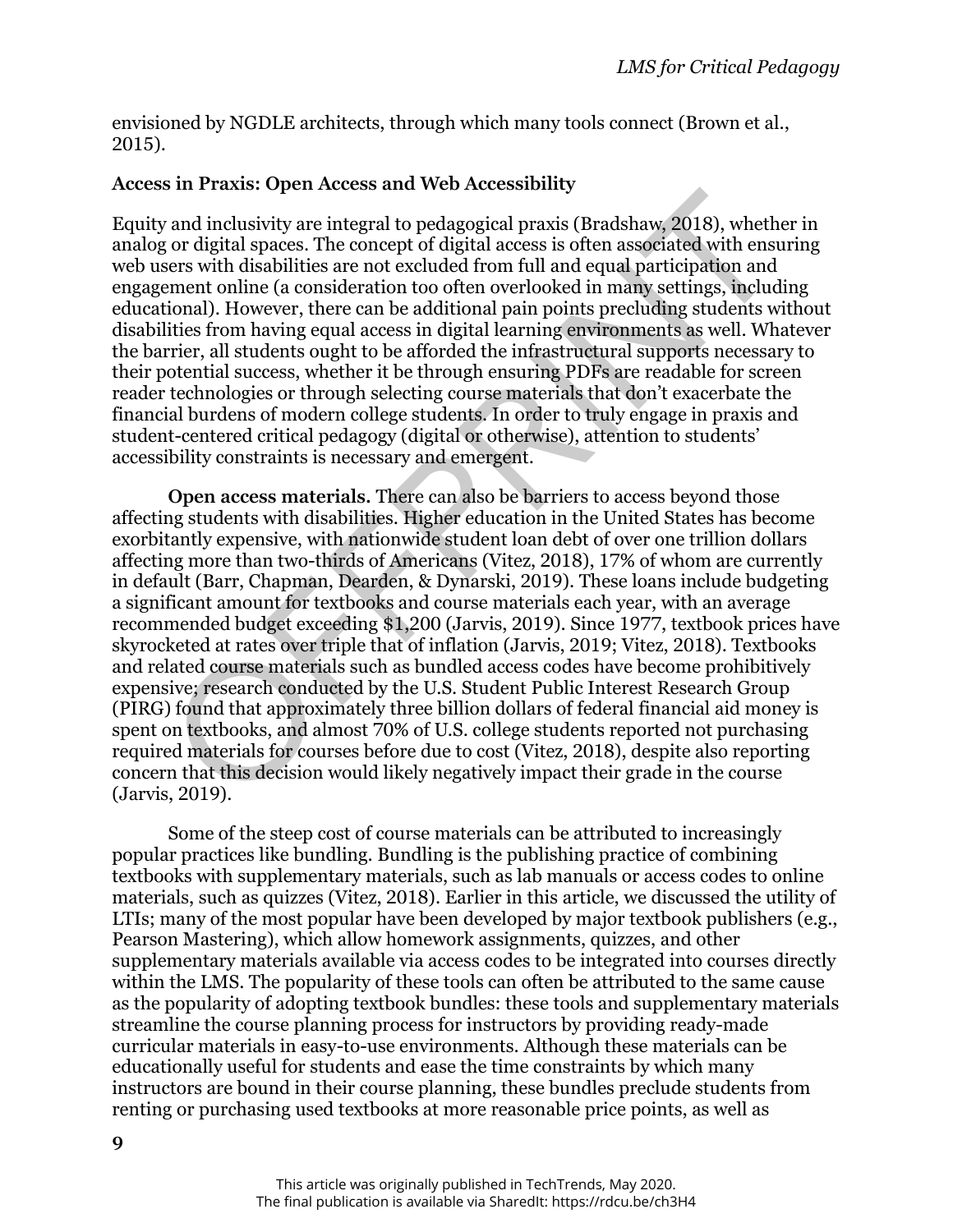eliminating their capacity to resell any materials once the semester is over (Vitez, 2018). Indeed, reducing secondary market capacity through these one-stop shops of digital learning materials seems to be the wave of the textbook industry future, if Pearson's recent move to digital-first textbooks is any indication (Jarvis, 2019), which allows the publisher to more cohesively integrate their materials into online learning platforms only accessible by purchasing a code.

Fortunately, there are alternative solutions that preserve the integrative ease and functionality of these digital learning tools while defraying the excessive cost to students. Open educational practices (OEP), such as open textbooks or other open educational resources (OER), offer much more affordable and, accordingly, accessible opportunities for students to engage fully with course content. These resources can include peer-reviewed, open license textbooks, such as Rice University's open textbook publisher OpenStax; course materials, such as homework assignments; and a variety of digital tools designed to support teaching and learning in the public domain (Vitez, 2018).

move to uguar-nist ecutions is any intendant out was, 2017), when an<br>owe to more cohesively integrate their materials into online learning platfor<br>cressible by purchasing a code.<br>Fortunately, there are alternative solution Despite the benefits of such resources, however, research indicates that OER are under-utilized, with only around five percent of college courses requiring open (rather than traditional) textbooks, and less than 20% of university faculty surveyed in one study reporting any awareness of OER (Allen & Seaman, 2016). Fortunately, with respect to LMS integration, OER repositories are available as LTIs across many of the major LMS platforms, including Blackboard, Canvas, and Moodle, with new partnerships emerging regularly. As these resource banks continue to grow, their credibility and utility grow as well, provided stakeholders such as educational technologists and university faculty are willing to explore these more financially accessible options for their students.

**Web accessibility.** Continued efforts are needed to improve the accessibility of web content for all users. Particularly when it comes to student-centered teaching, it behooves us to consider which students we situate at that center and which ones we may inadvertently position at the margins (Green & Tolman, 2019). It is clear at this point that the LMS is overwhelmingly used as a tool to disseminate and access informational materials (Brooks & Pomerantz, 2017; Li & Tsai, 2017; Pomerantz & Brooks, 2017; Rhode et al., 2017). This is, of course, a serious problem when some students cannot fully access those materials. Although this paper largely argues that much more can and should be done in terms of LMS usage, even maintaining the status quo could be significantly improved by attending more closely to web content accessibility.

Studies examining the relationship between current LMS student usage and variables such as engagement, performance outcomes, and motivation have found generally, sometimes strongly, positive correlations between participatory behaviors and performance (You, 2016); time spent accessing theoretical content and engagement in other course activities, as well as overall academic achievement (Cerezo, Sanchez-Santillan, Paule-Ruiz, & Nunez, 2016); and online participatory behavior patterns and student motivation in a given course (Li & Tsai, 2017). Accordingly, content that is not readily accessible to some students may severely limit their capacity to engage as fully as their classmates. However, ensuring content published within the LMS is accessible can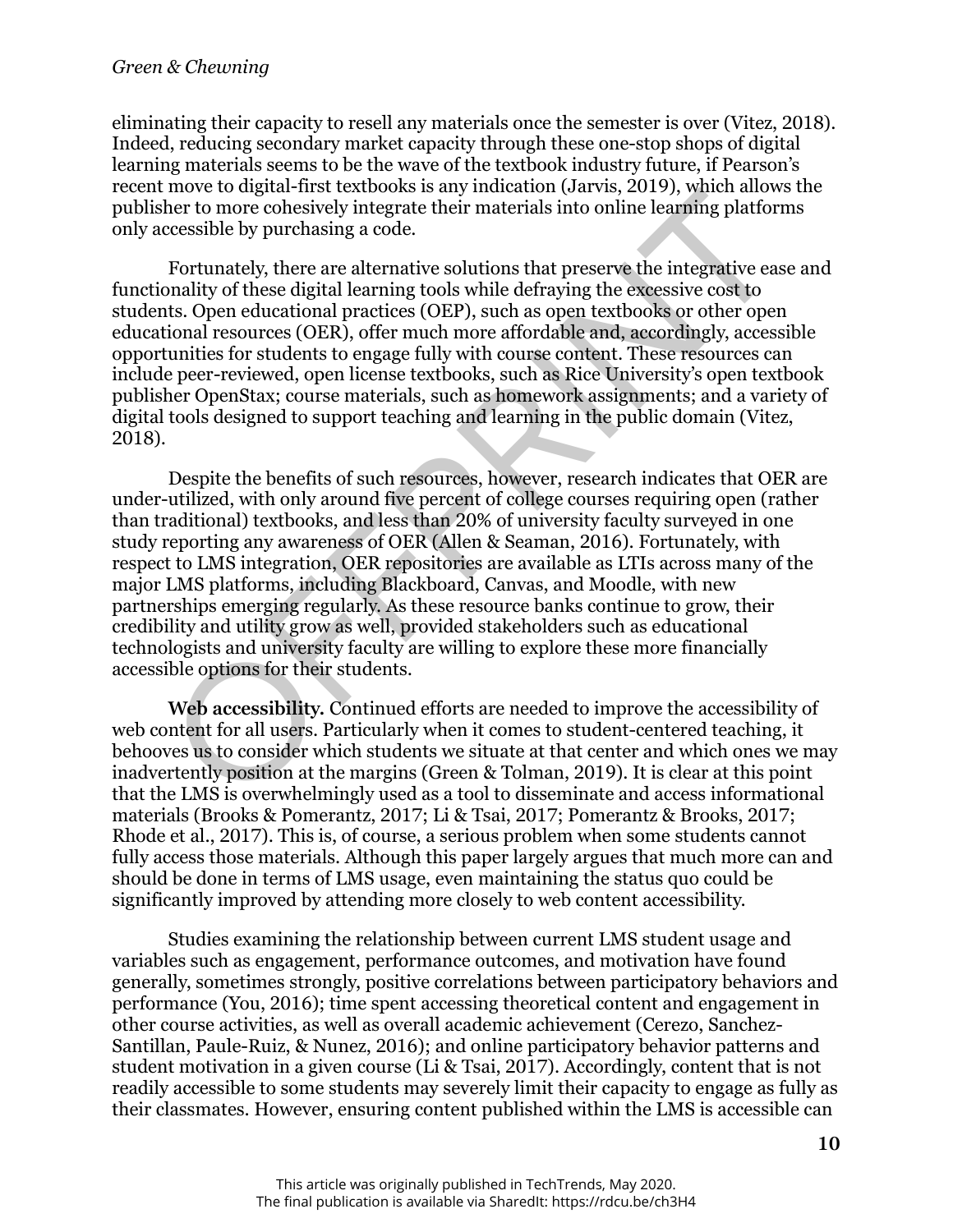be reasonably simple. Basic steps like including closed-captioning when uploading videos, adding alt-text to images and presentation slides, and optimizing PDFs to be recognizable as text can reduce accessibility barriers for students as they access online materials (Fichten, Asuncion, & Scapin, 2014). Additionally, instructors can strengthen the accessibility of their courses by ensuring in-class materials, such as video clips, are uploaded to the LMS platform as well, so students with disabilities or language barriers can revisit content they may not have been able to synthesize in class (Fichten et al., 2014).

## **Implications: LMS as a Vehicle for Praxis**

and screame, Assuedon, Screame, The antention and screame and screame sessibility of their courses by ensuring in-claass materials, such as video clips<br>ded to the LMS platform as well, so students with disabilities or lang In his call for educational praxis, Freire (1970) emphasized the power of critical reflection in order to effect transformative change through meaningful action. Prior to their current ubiquity, early prototypes and adoptions of LMS and LMS-like software were hailed as innovative (Davis et al., 2018; Rhode et al., 2017), widely seen as indicative of the power of digital technologies to transform teaching and learning practices (Davis et al., 2018; Estriegana et al., 2019). Such sentiments tend to appear at the onset of each so-called innovation in educational technology (consider, for example, the one-time insistence that MOOCs were the new face of higher education coursework [Davis, et al., 2018]). While the LMS appears for now to be a much less transitory fad than MOOCs, calls for its retirement seem to channel the introductory energy of most "new" movements in education and educational technology. That is, those advocating for new systems and those advocating for the dissolution of such systems altogether appear to be calling for the same core goal: teaching and learning practices that are actually innovative and transformative. Like Freire did so many years ago, these scholars and practitioners are clamoring for transformative change through meaningful action.

If the LMS has so far failed to achieve its transformative potential, however, we posit that the fault lies not in our systems but in ourselves. The perception of the LMS as most useful for information dissemination may be less a product of its actual functionality and much more a product of the manner in which we use it. If an alternative system were employed (or: if the idea of such a system were abandoned altogether), would classroom learning environments become more student-centered? Would we naturally engage in transformative teaching and learning? Or would we merely return to analog information dissemination, using paper syllabi, in-person quizzes, and offline gradebooks?

This argument for a reconsideration of the LMS as a vehicle for critical pedagogy and praxis is not a dismissal of alternative mechanisms for transformative teaching and learning, nor is it a suggestion that the LMS or the resources discussed in this article are the best possible mechanisms by which to achieve these goals. Rather, it is a call to critically reflect on the uses and perceptions of existing systems and technologies meant to support pedagogical innovation in the digital age. It is a call to consider whether our current practices are facilitating that innovation or are, instead, inhibiting it. Although critics of the LMS have levied some reasonable (and some less reasonable) charges against these platforms' current use, we argue here that these critiques might be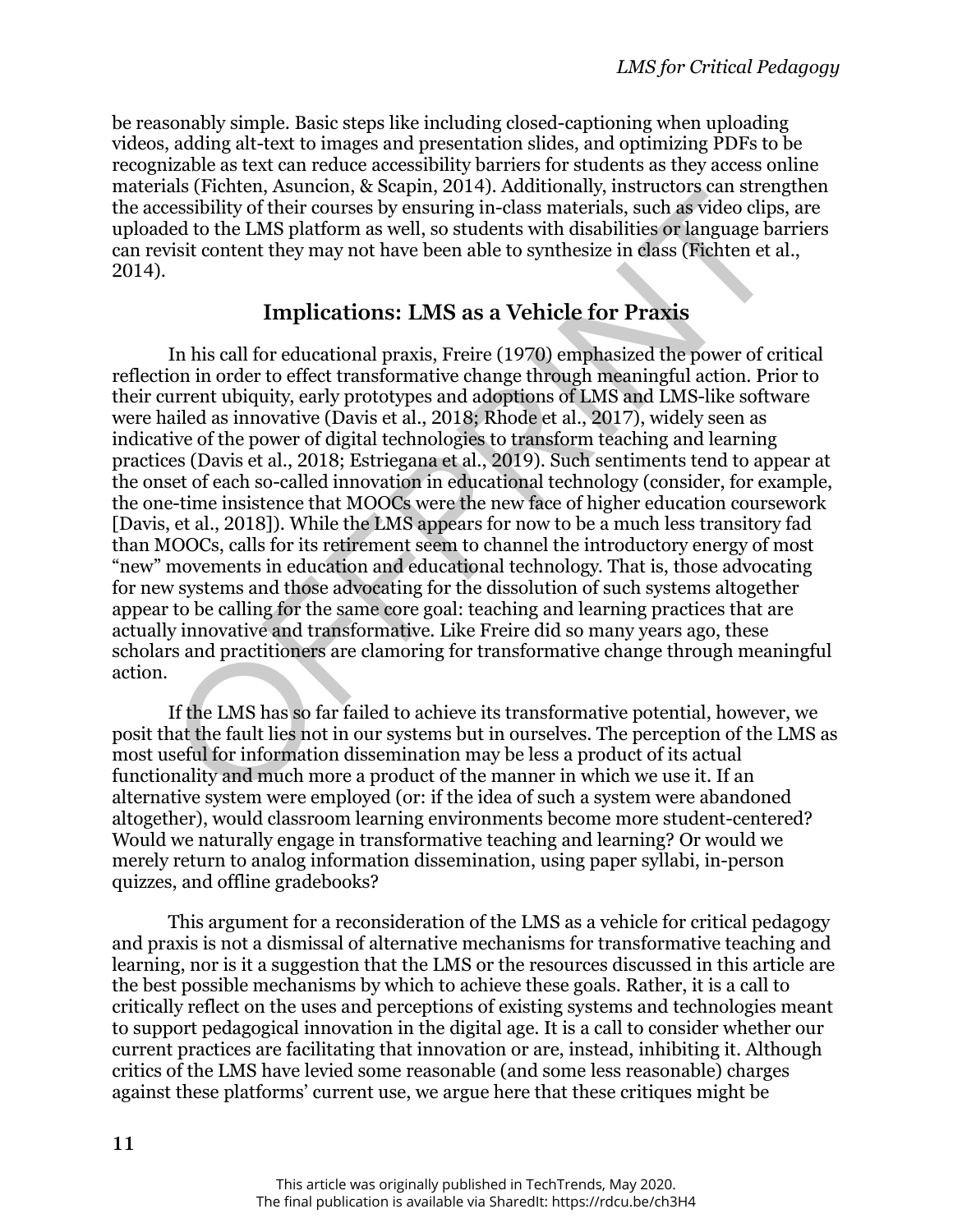rectified by using that selfsame tool more effectively, as a catalyst for change rather than an inhibitor.

# **Conclusion**

Through an examination of the current uses and perceptions of the LMS in postsecondary contexts, this paper set out to unpack and address some of the more pervasive criticisms of these systems. These critics argue that open and dynamic digital learning environments must move away from institutional tools such as the LMS in order to facilitate more innovative, student-centered teaching and learning practices. However, this article argues that many of the stated goals of LMS opponents are not only achievable through more robust and creative uses of the platforms but may indeed be far more actionable in terms of both the ease with which they can be adopted by instructors and the extent to which their use can be supported by and within higher education institutions.

Through an examination of the current uses and perceptions of the LMS in<br>condary contexts, this paper set out to unpack and dedress some of the mo<br>sive criticisms of these systems. These critics argue that open and dynamic Ensuring the development and maintenance of robust services and systems that support innovative, student-centered pedagogical praxis is critical, and should continue to be a priority as we become more reliant on digital technologies in our teaching and learning practices. While no one tool is likely to serve as a cure-all for the challenges many of us notice in our institutions, greater attention must be paid to the role of design and intentionality in selecting and using educational technologies. The recommendations and considerations explored here are not prescriptive but have hopefully provided greater insight into opportunities for critical pedagogy and praxis even within institutionally selected tools such as the LMS. After all, in some instances, static information dissemination may be necessary, as in distributing syllabi or course particulars. In other cases, LMS functionalities such as discussion fora, live chats, and multimedia options may provide more robust opportunities for student-centered learning environments. Regardless of tool or platform, the common themes for such pedagogy seem to be intentionality and a willingness to treat transformative teaching and learning as iterative, reflective practices.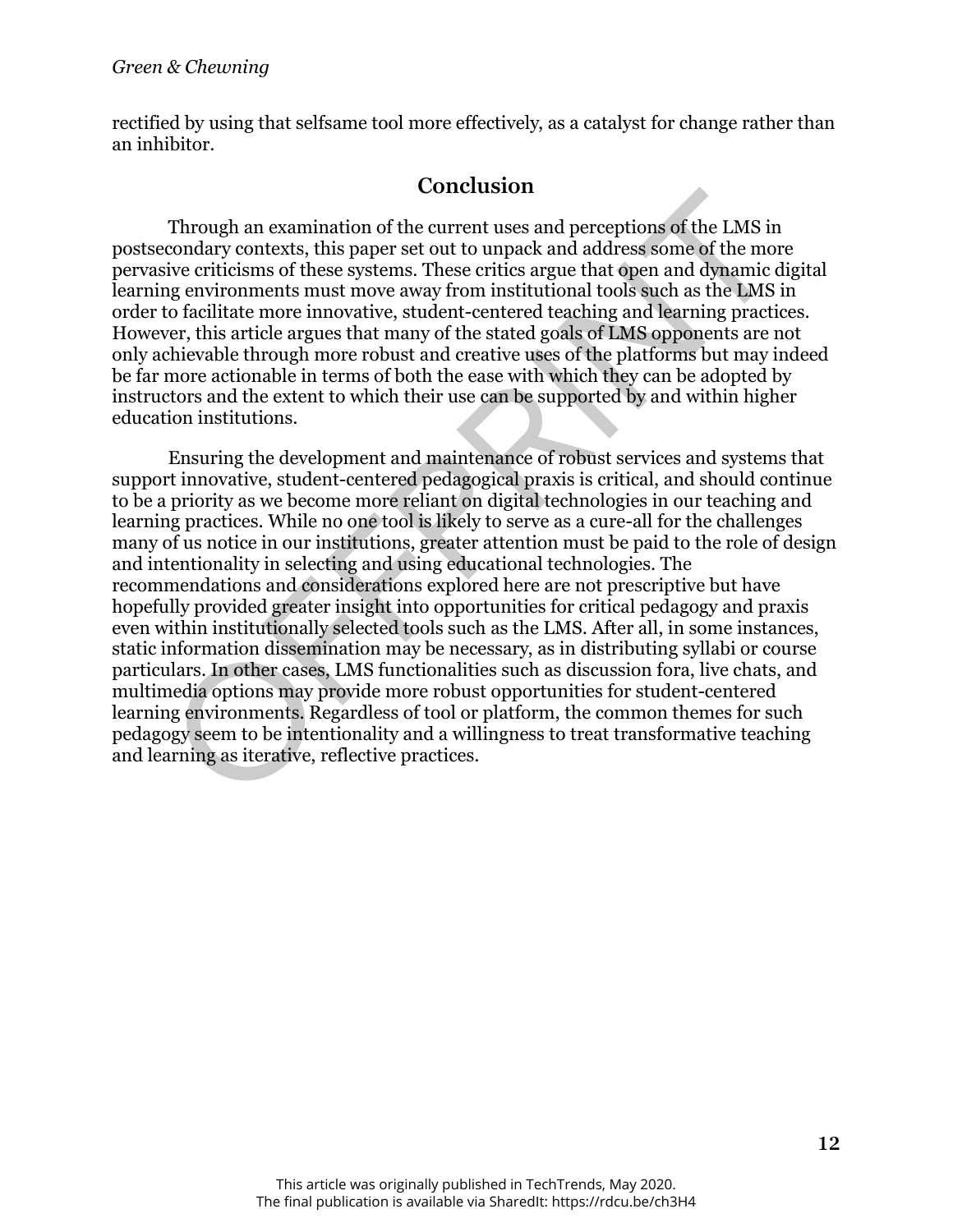# **Compliance with Ethical Standards**

**Conflict of Interest.** The authors declare that they have no conflict of interest.

an and Animal Rights. This article does not contain any studies with humants or animals performed by any of the authors. **Human and Animal Rights.** This article does not contain any studies with human participants or animals performed by any of the authors.

> This article was originally published in TechTrends, May 2020. The final publication is available via SharedIt: https://rdcu.be/ch3H4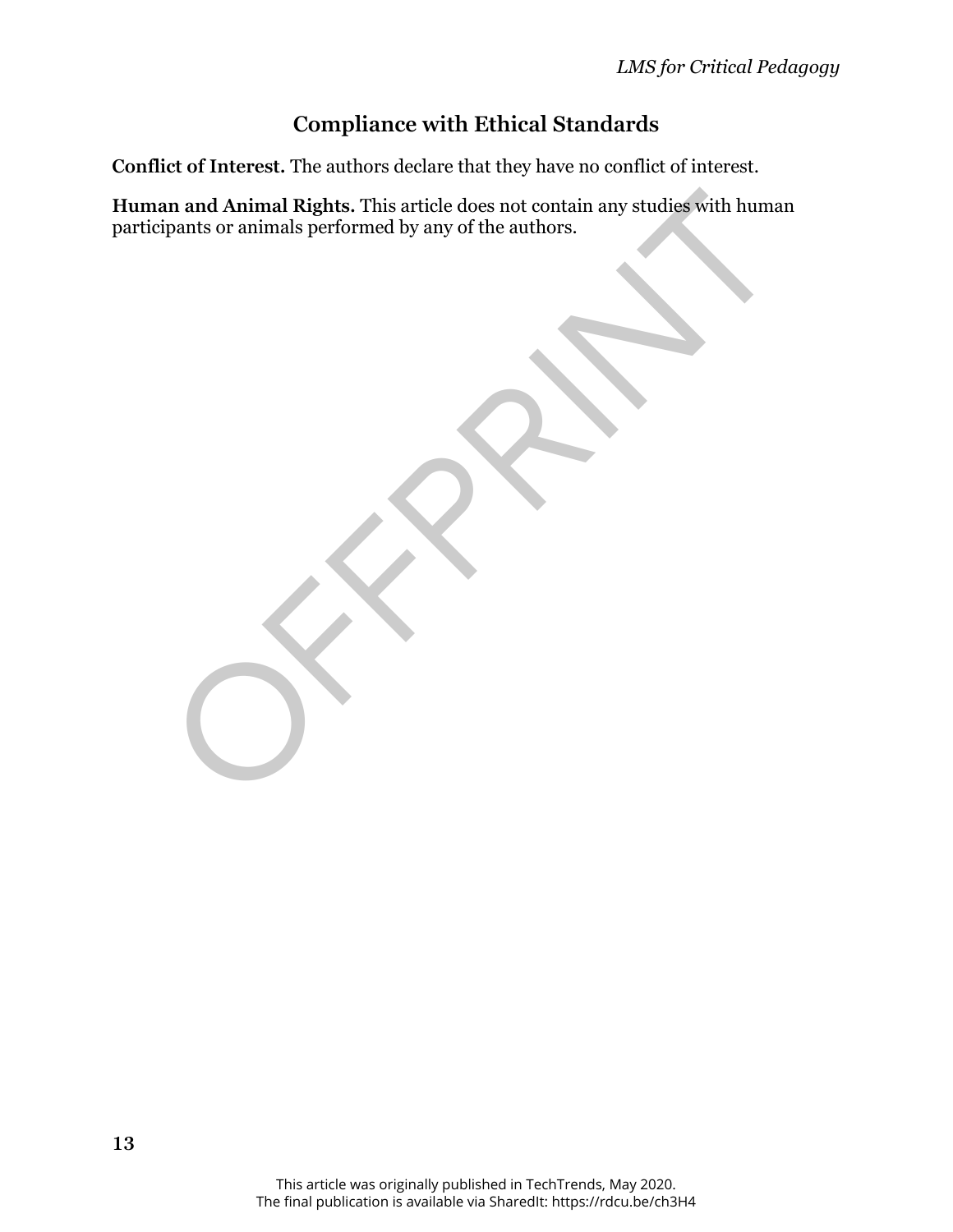### **References**

- Allen, I. E., & Seaman, J. (2016). *Educational Resources in U.S. Higher Education, 2015-16*. 75.
- Barr, N., Chapman, B., Dearden, L., & Dynarski, S. (2019). The US college loans system: Lessons from Australia and England. *Economics of Education Review*, *71*, 32– 48.
- Blin, F., & Munro, M. (2008). Why hasn't technology disrupted academics' teaching practices? Understanding resistance to change through the lens of activity theory. *Computers & Education*, *50*(2), 475–490.
- Bradshaw, A. C. (2017). Critical pedagogy and educational technology. In A. D. Benson, R. Joseph, & J. L. Moore (Eds.), *Culture, learning, and technology* (1st ed., pp.  $8 - 27$ ).
- Bradshaw, A. C. (2018). Reconsidering the instructional design and technology timeline through a lens of social justice. *TechTrends*, *62*(4), 336–344.
- Brooks, C. D., & Pomerantz, J. (2017). *ECAR Study of Undergraduate Students and Information Technology, 2018*. Research Report. Louisville, CO: ECAR.
- Brown, M. (2017). The NGDLE: We are the architects. *EDUCAUSE Review*, *52*(4), 11– 18.
- Brown, M., Dehoney, J., & Millichap, N. (2015). Next generation digital learning environment. EDUCAUSE Learning Initiative (ELI), Papers and Reports.
- 2010-10.75.<br>
N., Chapman, B., Dearden, L., & Dynarski, S. (2019). The US college loans<br>
1.6850ns from Australia and England. *Economics of Education Review*, 71,<br>
1.8850ns from Australia and England. *Economics of Educatio* Cerezo, R., Sánchez-Santillán, M., Paule-Ruiz, M. P., & Núñez, J. C. (2016). Students' LMS interaction patterns and their relationship with achievement: A case study in higher education. *Computers & Education*, *96*, 42–54.
- Chen, B. (2019). Designing for networked collaborative discourse: An un-LMS approach. *TechTrends*, *63*(2), 194–201.
- Davis, D., Chen, G., Hauff, C., & Houben, G.-J. (2018). Activating learning at scale: A review of innovations in online learning strategies. *Computers & Education*, *125*, 327–344.
- DeSantis, N. (2012, February 26). Self-described "EduPunk" says colleges should abandon course-management systems. *The Chronicle of Higher Education*. Retrieved June 9, 2019, from http://www.chronicle.com/article/self-describededupunk-says/130917

EduAppCenter. (2019). Retrieved June 9, 2019, from http://www.eduappcenter.com/

Edutechnica. (2019). LMS data – Spring 2019 updates. Retrieved June 9, 2019, from https://edutechnica.com/2019/03/17/lms-data-spring-2019-updates/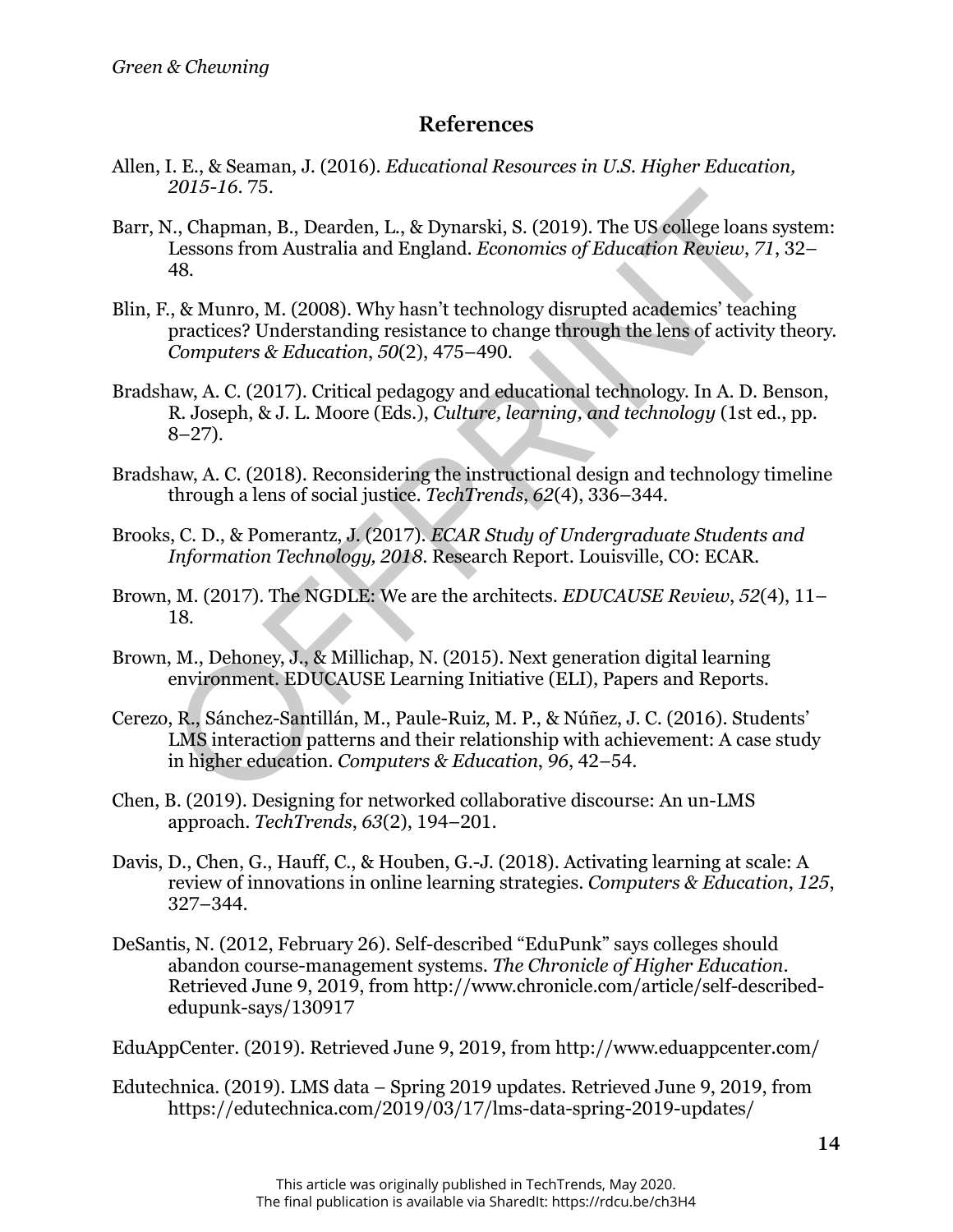- Ertmer, P. A., & Ottenbreit-Leftwich, A. T. (2010). Teacher technology change: How knowledge, confidence, beliefs, and culture intersect. *Journal of Research on Technology in Education*, *42*(3), 255–284.
- Estriegana, R., Medina-Merodio, J.-A., & Barchino, R. (2019). Student acceptance of virtual laboratory and practical work: An extension of the technology acceptance model. *Computers & Education*, *135*, 1–14.
- Fichten, C. S., Asuncion, J., & Scapin, R. (2014). Digital technology, learning, and postsecondary students with disabilities: Where we've been and where we're going. *Journal of Postsecondary Education and Disability, 27*(4), 369-379.
- Freire, P. (1970). *Pedagogy of the oppressed.* New York: Continuum.
- gana, R., Medina-Merodio, J.-A., & Barchino, R. (2019). Student acceptance<br>virtual laboratory and practical work: An extension of the technology acceptore<br>model. Computers & Education, 135, 1–14.<br>m, R. S., Asuncion, J., & Galanek, J. D., Gierdowski, D. C., & Brooks, D. C. (2018). *ECAR Study of Undergraduate Students and Information Technology, 2018*. Retrieved from June 1, 2019, from http://www.educause.edu/ecar/research-publications/ecarstudy-of-undergraduate-students-and-informationtechnology/2018/introduction-and-key-findings
- Giroux, H.A. (2011). *On critical pedagogy.* New York: Bloomsbury Academic.
- Godlewska, A., Beyer, W., Whetstone, S., Schaefli, L., Rose, J., Talan, B., … Forcione, M. (2019). Converting a large lecture class to an active blended learning class: Why, how, and what we learned. *Journal of Geography in Higher Education*, *43*(1), 96–115.
- González-Marcos, A., Alba-Elías, F., Navaridas-Nalda, F., & Ordieres-Meré, J. (2016). Student evaluation of a virtual experience for project management learning: An empirical study for learning improvement. *Computers & Education*, *102*, 172– 187.
- Green, K. R. & Tolman, S. (2019). Equitable means accessible: Using universal design for learning and student development theory to inform online pedagogy. In L. Kyei-Blankson, J. Blankson and E. Ntuli (Eds.), *Care and culturally responsive pedagogy in online settings* (pp. 125-147). Hershey, PA: IGI Global.
- Hedtrich, S., & Graulich, N. (2018). Using software tools to provide students in large classes with individualized formative feedback. *Journal of Chemical Education*, *95*(12), 2263–2267.
- Hill, P. (2015). LMS is the minivan of education (and other thoughts from #LILI15) -. Retrieved June 9, 2019, from http://eliterate.us/lms-is-the-minivan-ofeducation-and-other-thoughts-from-lili15/
- IMS Global Learning Consortium. (2019). Learning tools interoperability. Retrieved June 9, 2019, from http://www.imsglobal.org/activity/learning-toolsinteroperability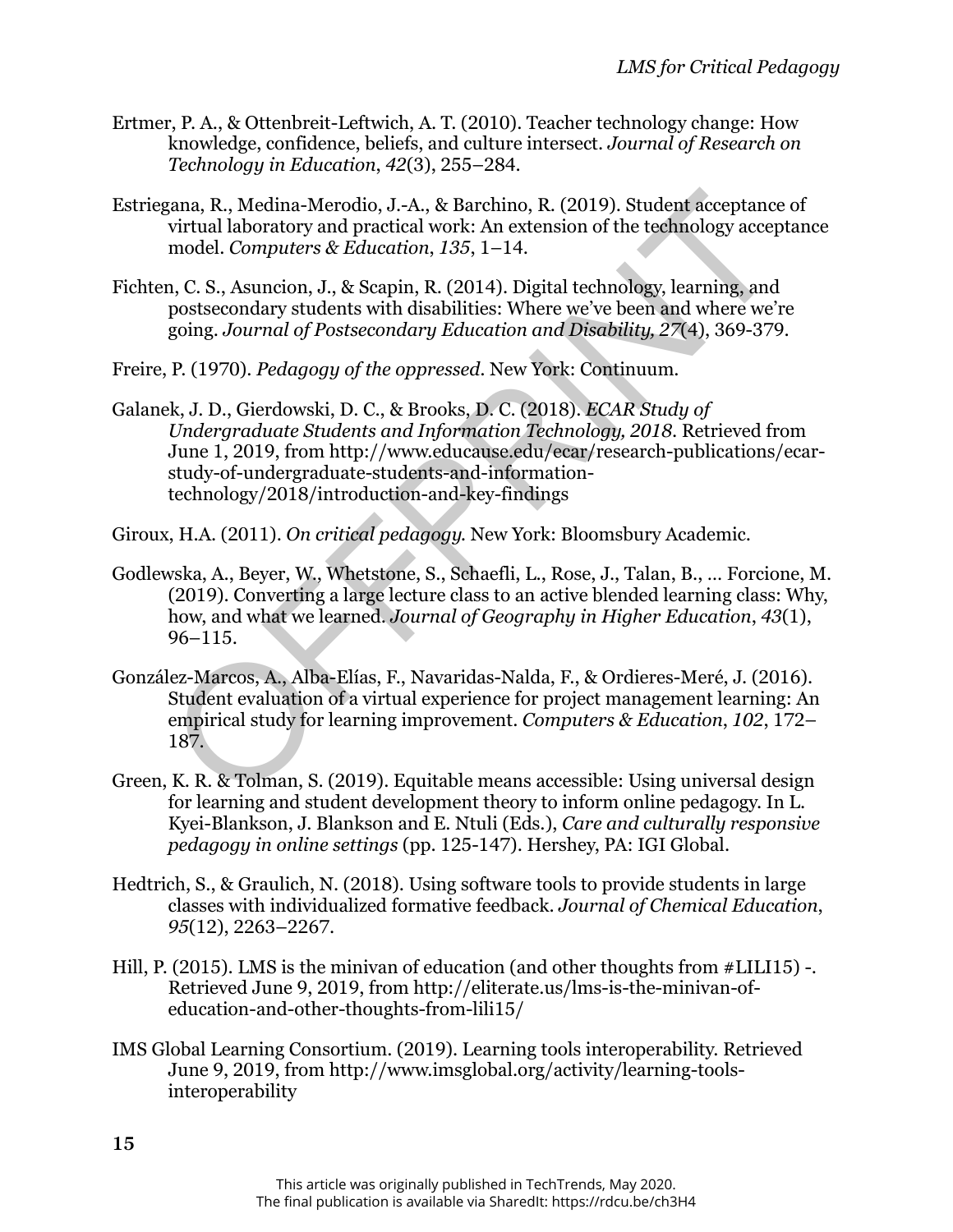- International Futures (2016). Instructional design in higher education. Retrieved June 1, 2019, from http://intentionalfutures.com/wpcontent/uploads/2017/08/Instructional-Design-in-Higher-Education-Report.pdf
- Report.pur<br>
(W. (2019, July 17). A textbook giant is going 'digital first.' That might not<br>
good for affordability. The Chronicle of Higher Education, Retrieved July 1<br>
2019, from http://www.chronicle.com/article/A-Textbo Jarvis, W. (2019, July 17). A textbook giant is going 'digital first.' That might not be good for affordability. *The Chronicle of Higher Education*. Retrieved July 18, 2019, from http://www.chronicle.com/article/A-Textbook-Giant-Is-Going/246717
- Jester, N. (2018). Representation within higher education curricula: Contextualising and advocating for feminist digital activism. *Teaching in Higher Education*, *23*(5), 606–618.
- Kowch, E. G. (2018). Designing and leading learning ecosystems: Challenges and opportunities. *TechTrends*, *62*(2), 132–134.
- Legon, R., & Garrett, R. (2017). The changing landscape of online education (CHLOE): **Ouality**
- Matters and Eduventures survey of chief online officers, 2017. Retrieved July 12, 2019, from http://www.qualitymatters.org/node/1040
- Li, L.-Y., & Tsai, C.-C. (2017). Accessing online learning material: Quantitative behavior patterns and their effects on motivation and learning performance. *Computers & Education*, *114*, 286–297.
- MarketsandMarkets. (2019). LMS market worth \$22.4 billion by 2023. Retrieved June 9, 2019, from http://www.marketsandmarkets.com/PressReleases/learningmanagement-systems.asp
- Mercer-Mapstone, L., & Mercer, G. (2018). A dialogue between partnership and feminism: Deconstructing power and exclusion in higher education. *Teaching in Higher Education*, *23*(1), 137–143.
- Morris, S. M. (2017). Critical digital pedagogy and design. Retrieved June 5, 2019, from http://www.seanmichaelmorris.com/critical-digital-pedagogy-and-design/
- National Center for Education Statistics (2018). Number of faculty in degree-granting postsecondary institutions. *Digest of education statistics.* Retrieved June 9, 2019, from http://nces.ed.gov/programs/digest/d17/tables/dt17\_315.10.asp
- National Digital Inclusion Alliance. (2019). NDIA: Definitions. Retrieved June 10, 2019, from http://www.digitalinclusion.org/definitions/
- Noguera, I., Guerrero-Roldán, A.-E., & Masó, R. (2018). Collaborative agile learning in online environments: Strategies for improving team regulation and project management. *Computers & Education*, *116*, 110–129.